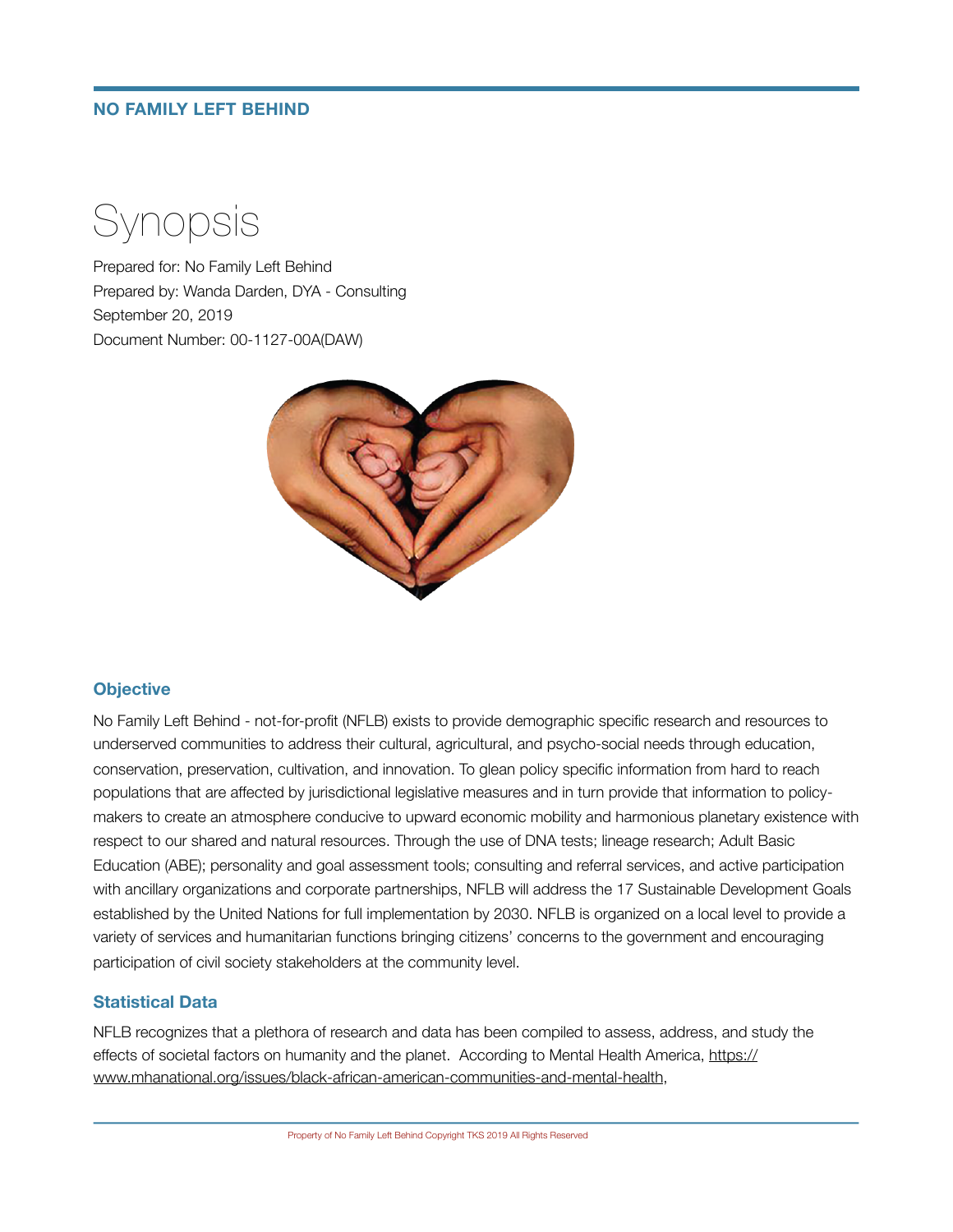# **NO FAMILY LEFT BEHIND**

#### **Demographics / Societal Issues**

- **•** 13.2 % of the U.S. population, or roughly 45.7 million people, identify themselves as Black or African American, according to 2014 U.S. Census Bureau numbers. Another 2.5% identified as multiracial. This represents an increase from 12.6 percent of the U.S. population, who identified themselves as Black/African-American in the 2010 Census. [1]
- **•** As of 2010, Fifty-five percent of all Black/African American people lived in the South, 18 percent lived in the Midwest, 17 percent in the Northeast, and 10 percent in the West. [2]
- **•** Historical adversity, which includes slavery, sharecropping and race-based exclusion from health, educational, social and economic resources, translates into socioeconomic disparities experienced by African Americans today. Socioeconomic status, in turn, is linked to mental health: People who are impoverished, homeless, incarcerated or have substance abuse problems are at higher risk for poor mental health.
- **•** Despite progress made over the years, racism continues to have an impact on the mental health of Black/African Americans. Negative stereotypes and attitudes of rejection have decreased, but continue to occur with measurable, adverse consequences. Historical and contemporary instances of negative treatment have led to a mistrust of authorities, many of whom are not seen as having the best interests of Black/African Americans in mind.

#### **Prevalence**

According to the US HHS Office of Minority Health [3]:

- **•** Adult Black/African Americans are 20 percent more likely to report serious psychological distress than adult whites.
- **•** Black/African Americans living below poverty are three times more likely to report serious psychological distress than those living above poverty.
- **•** Adult Black/African Americans are more likely to have feelings of sadness, hopelessness, and worthlessness than are adult whites.
- **•** And while Black/African Americans are less likely than white people to die from suicide as teenagers, Black/African Americans teenagers are more likely to attempt suicide than are white teenagers (8.3 percent v. 6.2 percent).

### **Black/African Americans of all ages are more likely to be victims of serious violent crime than are non-Hispanic whites, making them more likely to meet the diagnostic criteria for post-traumatic stress disorder (PTSD). Black/ African Americans are also twice as likely as non-Hispanic whites to be diagnosed with schizophrenia. [4]**

#### **Attitudes**

According to a study conducted by Ward, Wiltshire, Detry, and Brown in 2013 [5]:

- **•** Black/African Americans hold beliefs related to stigma, psychological openness, and help-seeking, which in turn affects their coping behaviors. Generally speaking, the participants in this study were not very open to acknowledging psychological problems, but they were somewhat open to seek mental health services.
- **•** Thirty percent of participants reported having a mental illness or receiving treatment for a mental illness
- **•** Black/African Americans men are particularly concerned about stigma.
- **•** Cohort effects, exposure to mental illness, and increased knowledge of mental illness are factors which could potentially change beliefs about symptoms of mental illness.
- **•** Participants appeared apprehensive about seeking professional help for mental health issues, which is consistent with previous research. However, participants were willing to seek out some form of help.

## **Treatment Issues**

- **•** Black/African Americans today are over-represented in our jails and prisons. People of color account for 60 percent of the prison population. Black/African Americans also account for 37 percent of drug arrests, but only14 percent of regular drug users (illicit drug use is frequently associated with self-medication among people with mental illnesses). [6]
- **•** Because less than 2 percent of American Psychological Association members are Black/African American, some may worry that mental health care practitioners are not culturally competent enough to treat their specific issues.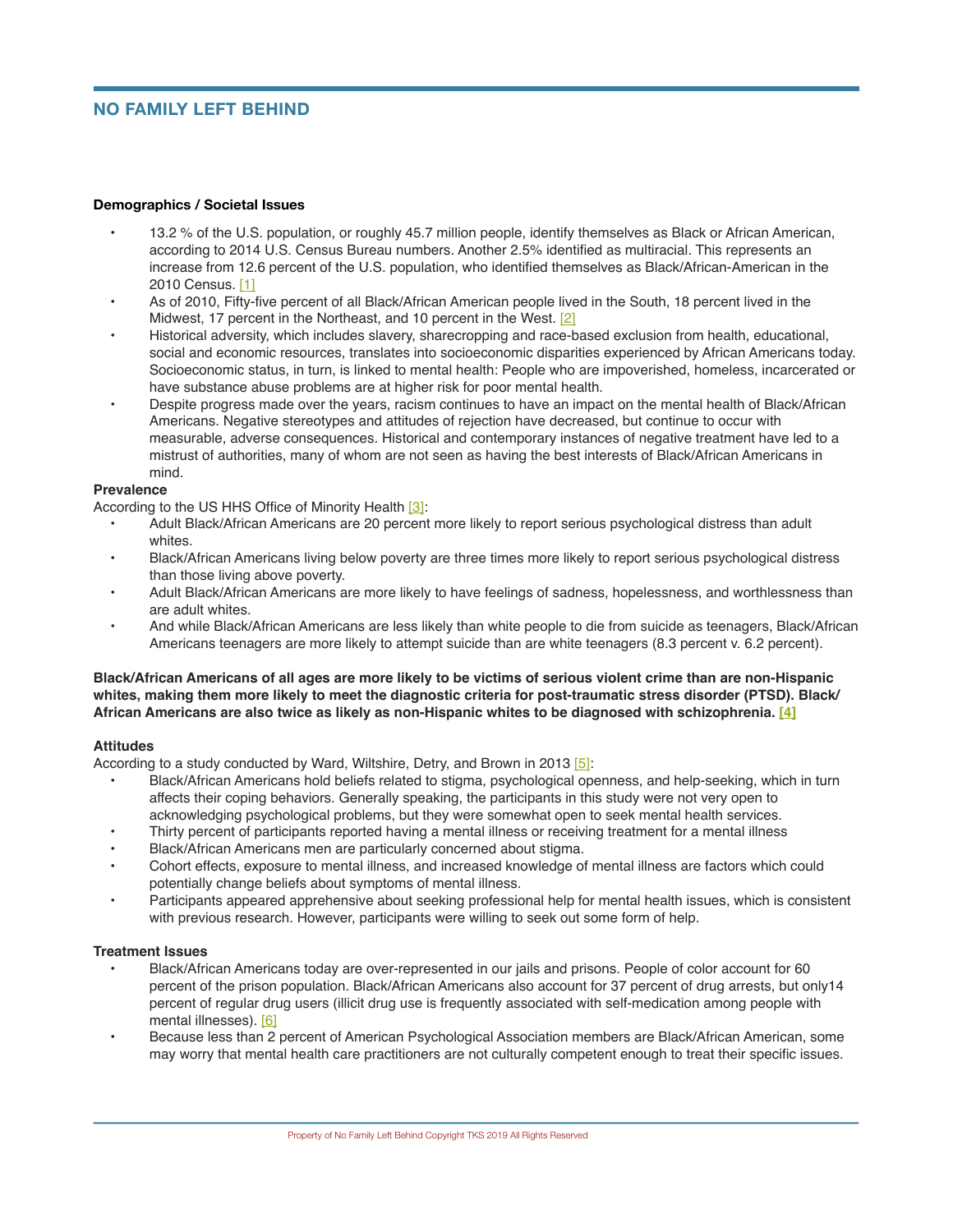## **NO FAMILY LEFT BEHIND**

[7] This is compounded by the fact that some Black/African American patients have reported experiencing racism and microaggression from therapists. [8]

**•** Stigma and judgment prevents Black/African Americans from seeking treatment for their mental illnesses. Research indicates that Black/African Americans believe that mild depression or anxiety would be considered "crazy" in their social circles. Furthermore, many believe that discussions about mental illness would not be appropriate even among family. [9]

#### **Access/Insurance**

Disparities in access to care and treatment for mental illnesses have also persisted over time.

- **•** While implementation of the Affordable Care Act has helped to close the gap in uninsured individuals, 15.9 percent of Black/African Americans, versus 11.1 percent of whites Americans were still uninsured in 2014. [10]
- **•** In 2012, the percentage of people who were unable to get or delayed in getting needed medical care, or prescription medicines was significantly higher for people with no health insurance (18.7%) than for people with private insurance (8.4%). [10]
- **•** In 2011, 54.3 percent of adult Black/African Americans with a major depressive episode received treatment, compared with 73.1 percent of adult white Americans. [11]
- **•** Compared to 45.3 percent of white Americans, 40.6 percent of Black/African Americans age 12 and over were treated for substance abuse and completed their treatment course, in 2010. [11]

#### **Sources**

(1) United States Census Bureau. (2014). Quick facts. Retrieved from<https://www.census.gov/quickfacts/table/PST120215/00> (2) [http://www.census.gov/newsroom/releases/archives/2010\\_census/cb11-cn185.html](http://www.census.gov/newsroom/releases/archives/2010_census/cb11-cn185.html)

(3) U.S. Department of Health and Human Services Office of Minority Mental Health. (2016). Mental health and African Americans. Retrieved from<http://minorityhealth.hhs.gov/omh/browse.aspx?lvl=4&lvlid=24>

(4) American Psychological Association. (2016). African Americans have limited access to mental and behavioral health care. Retrieved from<http://www.apa.org/about/gr/issues/minority/access.aspx>

(5) Ward, E. C., Wiltshire, J. C., Detry, M. A., & Brown, R. L. (2013). African American men and women's attitude toward mental illness, perceptions of stigma, and preferred coping behaviors. Nursing Research >, 62 >(3), 185-194. doi:10.1097/NNR. 0b013e31827bf533

(6) [http://www.americanprogress.org/issues/race/news/2012/03/13/11351/the-top-10-most-startling-facts-about-people-of-color-and](https://www.americanprogress.org/issues/race/news/2012/03/13/11351/the-top-10-most-startling-facts-about-people-of-color-and-criminal-justice-in-the-united-states/)[criminal-justice-in-the-united-states/ >, 2012](https://www.americanprogress.org/issues/race/news/2012/03/13/11351/the-top-10-most-startling-facts-about-people-of-color-and-criminal-justice-in-the-united-states/)

[7] American Psychological Association. (2014). Demographic characteristics of APA members by membership characteristics. Retrieved from<http://www.apa.org/workforce/publications/14-member/table-1.pdf>

[8] Williams, M. T. (2013). How therapists drive away minority clients. Psychology Today. Retrieved from [https://](https://www.psychologytoday.com/blog/culturally-speaking/201306/how-therapists-drive-away-minority-clients)

[www.psychologytoday.com/blog/culturally-speaking/201306/how-therapists-drive-away-minority-…](https://www.psychologytoday.com/blog/culturally-speaking/201306/how-therapists-drive-away-minority-clients)

[9] Williams, M. T. (2011). Why African Americans avoid psychotherapy. Psychology Today. Retrieved from [https://](https://www.psychologytoday.com/blog/culturally-speaking/201111/why-african-americans-avoid-psychotherapy) [www.psychologytoday.com/blog/culturally-speaking/201111/why-african-americans-avoid-psychot…](https://www.psychologytoday.com/blog/culturally-speaking/201111/why-african-americans-avoid-psychotherapy)

[10] Agency for Healthcare Research and Quality. (2014). National healthcare quality and disparities report. Retrieved from [http://](http://www.ahrq.gov/sites/default/files/wysiwyg/research/findings/nhqrdr/2014chartbooks/access/2014nhqdr-access.pdf) www.ahrq.gov/sites/default/files/wysiwyg/research/findings/nhqrdr/2014chartbooks/access/2014...

[11] Agency for Healthcare Research and Quality. (2013). National healthcare disparities report. Retrieved from http://www.ahrg.gov/ [research/findings/nhqrdr/nhdr13/chap2-txt.html#fig231](http://www.ahrq.gov/research/findings/nhqrdr/nhdr13/chap2-txt.html#fig231)

## **Goals**

A primary goal of NFLB is to provide a representational presence for African Americans on the global stage through representation in the United Nations, local, state, and federal government, and on boards and committees committed to the preservation of African American culture with respect to arts, education, quality of life and preservation of history.

NFLB seeks to be an integral access point for resources that aid in ending poverty, promoting good health and well-being, quality education for all, gender equality, clean water and sanitation, affordable and clean energy,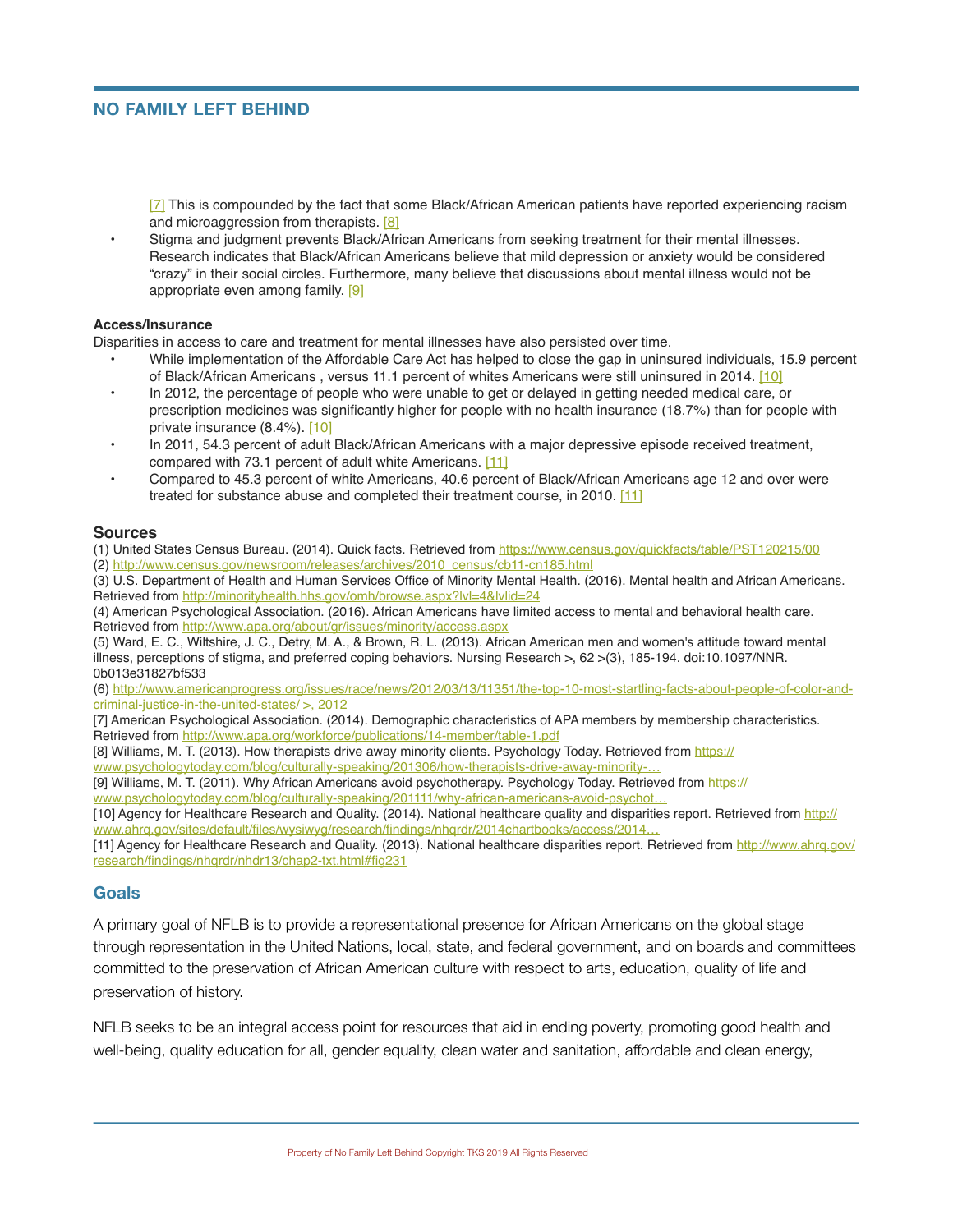decent work and economic growth, reduced inequalities, sustainable cities and communities, responsible consumption and production and partnerships for these goals.

In accordance with standards set by the Black Equity Alliance and New York Urban League, through their publication of The Sate of Black New York City 2007, NFLB will publish current information for New York City, New York state, and create a database to collect similar data from other states in the union.

# **Solution**

Organizing the representation and presentation of information from the African American community into the agenda items and policy legislation and enforcement in the United Nations and other local offices. Providing holistic approaches to increasing the access to crucial information to populations historically disenfranchised by political and corporate entities which adversely affect their quality of life. Maintaining accountability and qualitative measures of entities entrusted with providing resources and services to underserved communities.

# **Project Outline - C.A.P. in Hand**

*C.A.P. in Hand is the guiding approach NFLB takes in all efforts. C.A.P. stands for Cultural, Agricultural,* Psychosocial well-being. **In Hand** represents the five courses of action underscoring all initiatives taken by NFLB: 1) Conservation, 2) Cultivation, 3) Education, 4) Innovation, 5) Preservation. NFLB concentrates it efforts through roundtables, seminars and workshops, consolidated research from ancillary organizations and presentation of pertinent information to appropriate governing bodies, local communities and international parties. **C.A.P. in Hand**  is an approach that allows for qualitative and quantitative measures to ensure efficiency in all programs such as:

- **PROSE**: Poetry Reviving Our Spiritual Excellence Literacy Curriculum with mission to use poetry, spoken word, visual arts, and music to create a culture of achievement in which literacy is promoted, access to the arts is increased, and students are cultivated for good citizenship and life-long learning. PROSE serves at-risk youths, Limited English Proficient (LEP) students, and economically disadvantaged families to provide upward economic mobility and increased quality of life. **SDG Goals: 3, 4, 10, 16**
- **Success During A Mess**  Resource and referral services providing families a comprehensive continuum of care through use of community collaborations that efficiently allows for an arsenal of services that include therapeutic childcare, after school and summer care, foster children respite care, mentor matching, mental and behavioral health services that includes individual, group, and family counseling, technology training, educational advisement, career advisement, financial aid advisement, financial planning, parenting classes for traditional and alternative parents, economic relief services, foster-parent mentoring, business etiquette internships, men-incrisis services, and life skills training. **SDG Goals: 1, 2, 3, 4, 5, 8, 10, 11, 12, 15, 16, 17**
- **Matriarchs Arise** Program to aid in family tree building, DNA Testing; Lineage Tracing; Nutritional, Health, and Psychosocial resources and referrals, research, education for the respect and preservation of the divinity of femininity. **SDG Goals: 3, 4, 5, 6, 7, 8, 9, 10, 11, 15, 16, 17**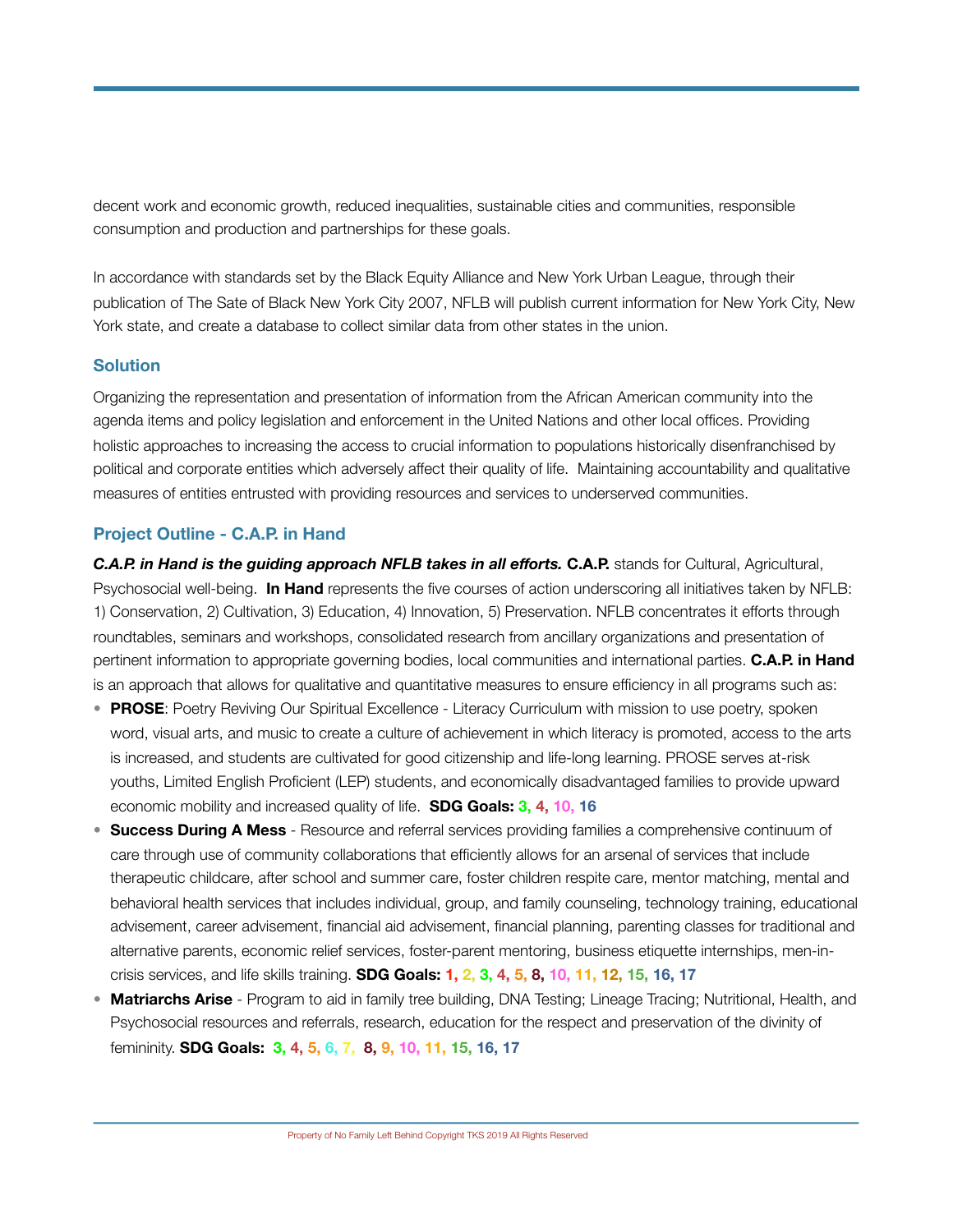- **Family Gs:** *Genealogy & Gemology:* An international exchange program focused on promoting the professions of gemologists and genealogists amongst African American and continental African youth and young adults. This program introduces participants to the professions, provides access to shadowing opportunities and apprenticeships with certified gemologists and genealogists, supplies access to industry specialized literature, career opportunities; and international excursions to mines, trade shows, and historically relevant anthropological sites. **SDG Goals: 3, 11, 12, 15,**
- **Life To Generations:** A Cooperative Business Incubator Program for corporate business philanthropy Development Strategies. Memberships packages which provide shared office space, access to conference rooms and 24hr access to office space, digital marketing and advertisements of business with priority invitations to networking events, and continuing education courses on financial and tax related topics. **SDG Goals: 8, 9, 11, 15, 17**
- **FUNCTION JUNCTION:** Provides a comprehensive array of apprenticeship, training, and counseling services to aid youth and adults in attaining skills and resources that will lead to upward economic mobility and selfsufficiency. The target demographics include individuals from Brooklyn, New York ages 16 and up. We aim to meet the needs of up to 1200 individuals and/or family units per year through a comprehensive array of services based out of the main location in Brooklyn New York. Operations are conducted from multiple locations in New York City, New York. An overview of the curricula offered includes:

Carpentry, Plumbing, Electricity **Maintenance** Etiquette Courses (Business/Cultural) Social Networking (Professional Use/ Safe Guards) Inter-Generational Mentor Matching (Seniors /Youth) Career and Educational Counseling Personality Assessment Inventories Career Assessments Inventories Financial Aid Assistance (Title IV), Scholarship Seminars Internships, Job Placement & Referrals Entrepreneurship/ Small Business Counseling Networking Business-to-Business Developing a Business Plan Life Skills Training, Coping Skills Workshops Peer Mediation Family Mentoring

**SDG Goals: 1, 2, 3, 4**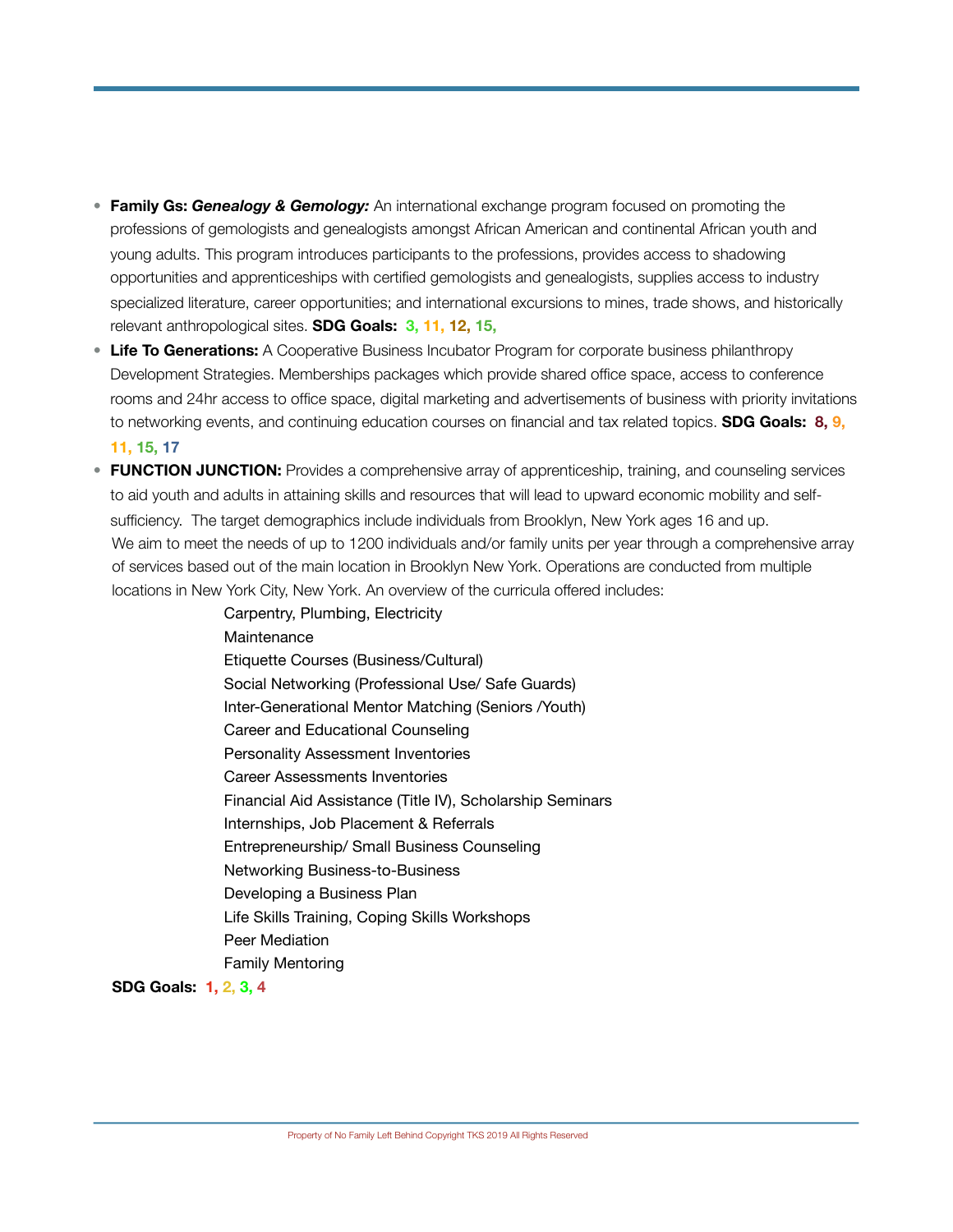**No Family Left Behind is fully aligned with the SDG 17 GOALS adopted by UNESCO. NFLB in partnership with THE KNOET SOCIETY subscribes to the SDG in ACTION digital platform.**

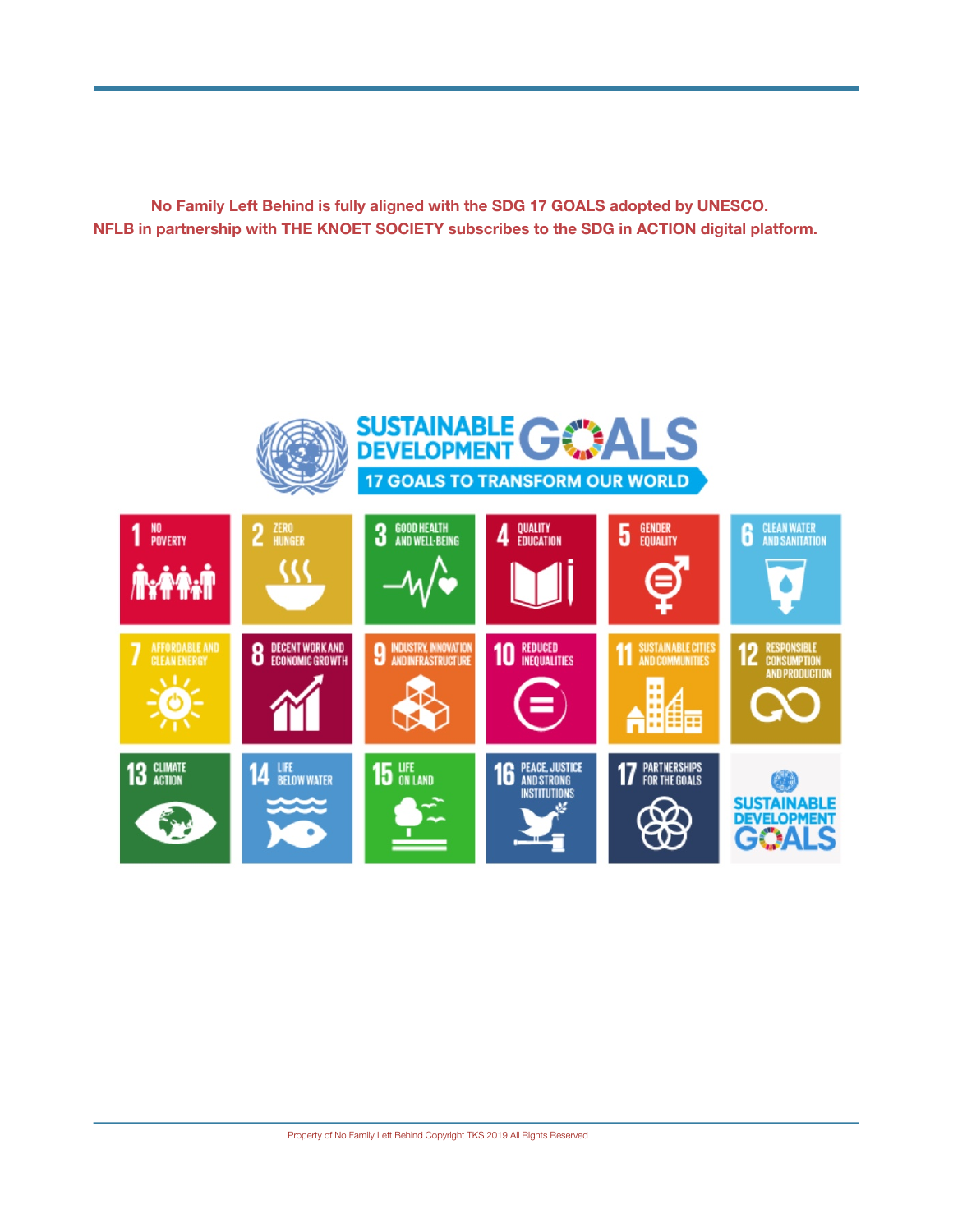# **Background / Community Presence**

No Family Left Behind was created and founded by Delloise Angell Wanamaker in 2011 as an organic outgrowth of her community organization, management of social service programs, and her commitment to attaining and maintaining a safety network for disadvantaged families in economically depraved communities. Miss Wanamaker has extensive experience as a recruiter, program coordinator, outreach resource specialist, nutritional and dietary specialist, event planner and host. She has utilized her expertise as a program coordinator at the YMCA OF GREATER NEW YORK; as a liaison, program manager and family youth developer in NYS Office of Children and Family Services under the direct leadership of Director Ella McQueen; PTA Vice President at Civil Rights High School in Brooklyn, New York; a secretary for the New York City Board of Education and New York City Health and Hospital; and as fundraising chairman for NUBN Prince Enterprises in Brooklyn, New York. In addition, Wanamaker has partnered with countless local nonprofit and grassroots organizations to effectively ascertain and facilitate the needs of the community served. Some of the affiliations have been with Detroit Lion's Chuck Darby, Atlantic Tower's Women's Empowerment Initiative, March DreamWorks, NYPD 73rd Precinct Women's Community Affairs, The Knoet Society, LLC, Wonderful Life Adult DayCare, The People Committee To Save Interfaith & Committee To Honor Black Heroes, Inc., Central Brooklyn Economic Development Corporation, and countless others.

Through NFLB and the persistent efforts of Miss Wanamaker, since 2011, over 500 families in Brooklyn, New York have received increased access to resources and information to improve their quality of life and decrease the onslaught of mental health traumas caused by socio-economic barriers to success. Over 30 businesses have benefited from corporate incubation and consulting and networking services. Up to 15 community activists have been awarded and recognized by the New York Assembly and Public Advocate of Brooklyn, New York, Latrice Walker and/or the locally visible awarding agencies that promote civic responsibility and community involvement by participants. Families with access to services of NFLB have experienced a decrease in recidivism and increase in upward economic mobility, self-sufficiency, and community awareness.

NFLB has made families and access to education and information its paramount initiative. With a history of meeting the direct needs of individuals, small businesses and non-profits, NFLB seeks to continuously broaden its reach, increase its efforts, and further enable the lessening of the gap between "those that have and those that have not." It is a true intent to ensure that "No Family Is Left Behind".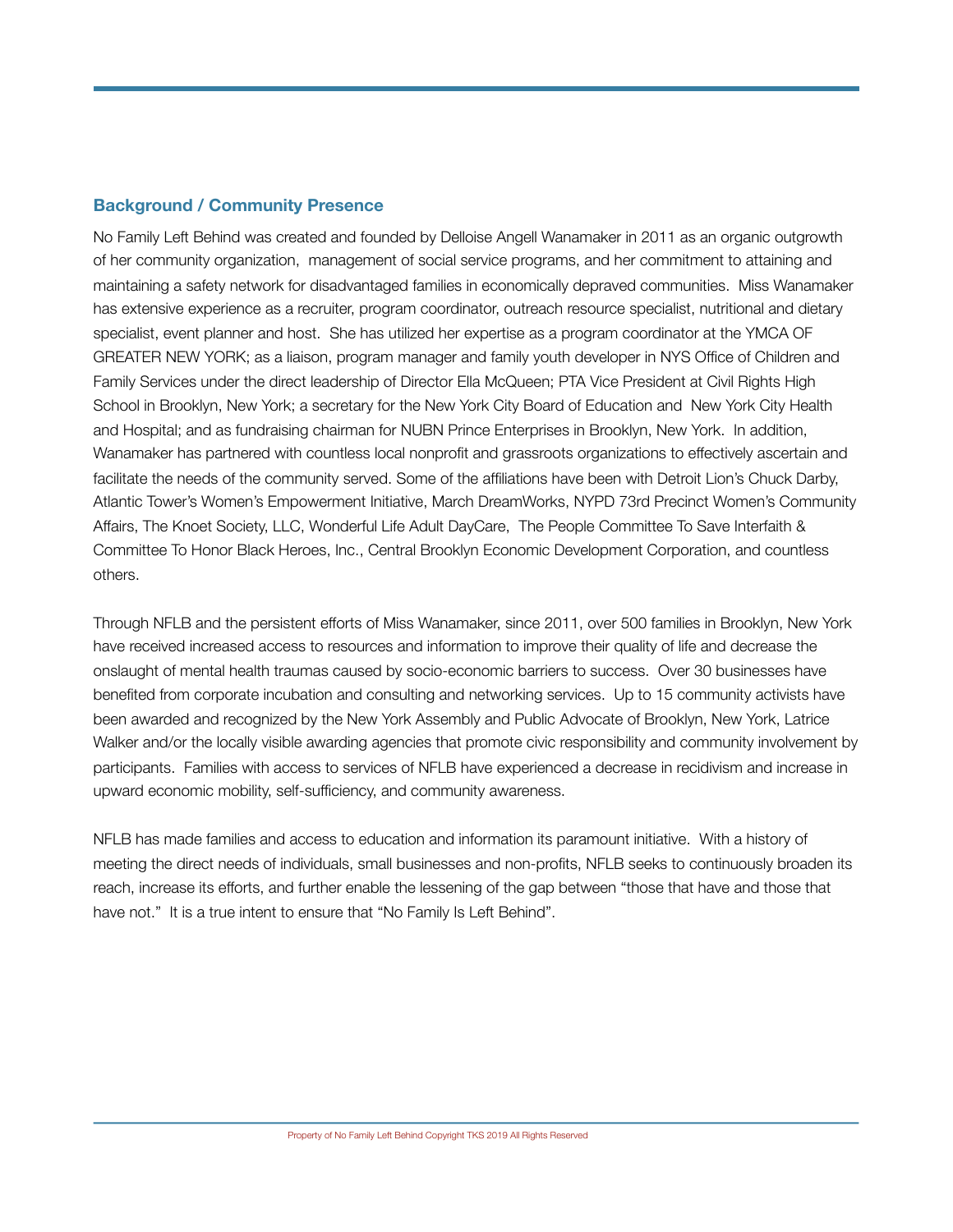# BUDGET

# **NFLB Operational Expenses and Project Costs**

No Family Left Behind operates to ensure efficient use of resources and equitable pay for intellectual and skilled services. The total overhead costs for NFLB per fiscal year is \$118,600 with a project cost per day of \$1125. In order for NFLB to break even, it must conduct at minimum 106 projects at cost per year (approx 29% annual booking/ Minimum 9 per month).

| <b>NFLB Expense Total Amount</b>                    | Quantity | <b>Unit Price</b> | Cost         |
|-----------------------------------------------------|----------|-------------------|--------------|
| Salary/Wages (Owner/Facilitator D. Wanamaker \$200  |          |                   | \$<br>73,000 |
| per day rate minimum)                               |          |                   |              |
| Lease / Office Space                                |          |                   | \$<br>6,000  |
| Equipment (Electronic/Digital)                      |          |                   | \$<br>12,000 |
| Supplies (Office/Administrative)                    |          |                   | \$<br>8,000  |
| Printing & Copying                                  |          |                   | \$<br>6,200  |
| Telephone & Fax                                     |          |                   | \$<br>1,400  |
| Utilities                                           |          |                   | \$<br>4,000  |
| Transportation                                      |          |                   | \$<br>8,000  |
|                                                     |          |                   |              |
| Total Overhead Expenses @ \$118,600 approx. \$325   |          |                   |              |
| per day                                             |          |                   |              |
|                                                     |          |                   |              |
| Project / Seminar Cost Per Day (up to 20 attendees) |          |                   |              |
| <b>NFLB</b> Fee                                     | 325      |                   |              |
| Instructor / Facilitator                            | 500      |                   |              |